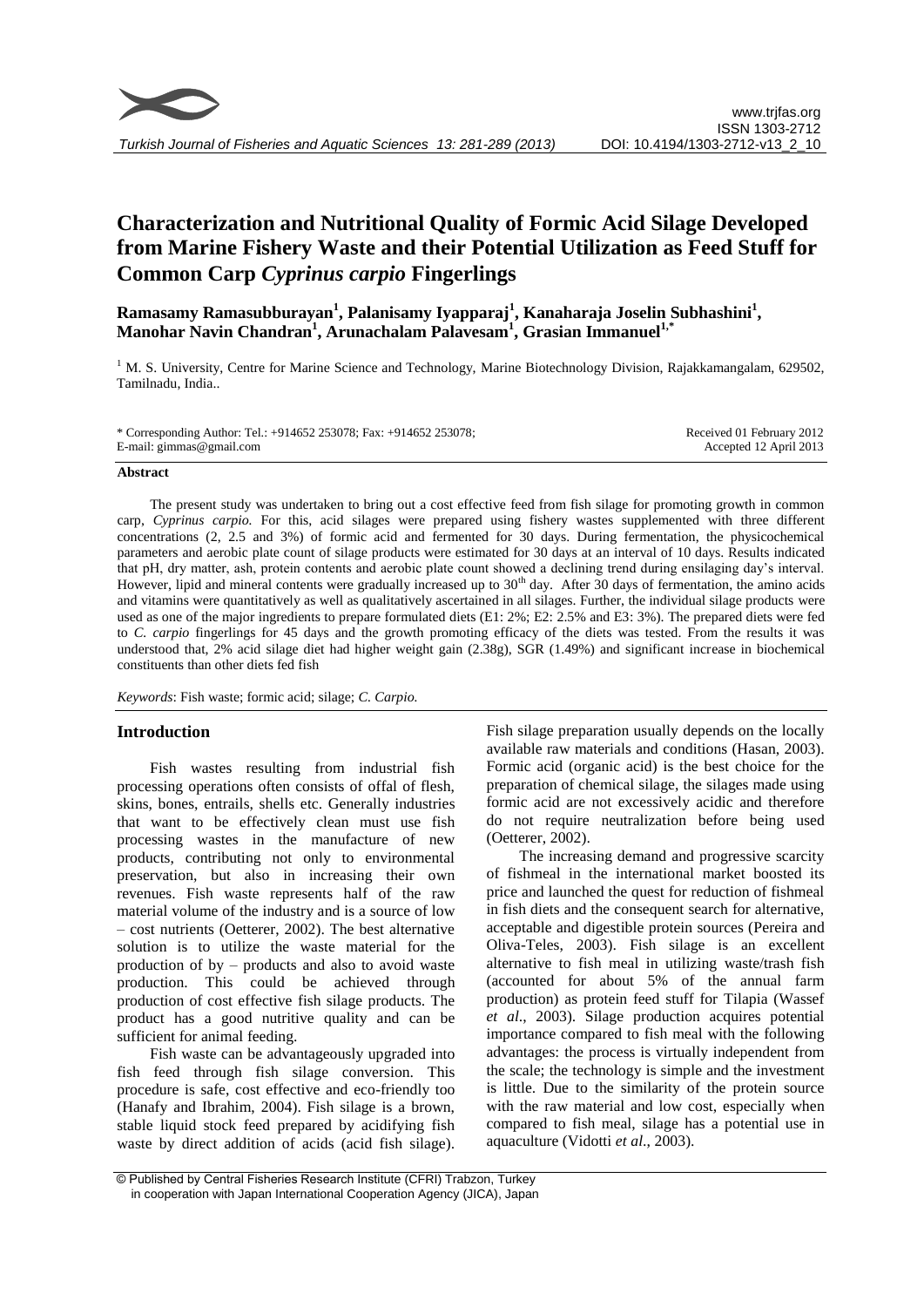Many authors have evidenced the nutritional benefits and economic feasibility of using fish silage as good feed stuff for aqua feeds. For instance, it was found that acid fish silage based diets supplied to Nile tilapia (*Oreochromis niloticus*) and blue tilapia (*O. aureus*) had good growth performance equivalent to that of fish meal diet (Wassef *et al*., 2003). Likewise, fermented fish silage based diets supplied to Nile tilapia *O. niloticus* and African cat fish *C. garipinus* evidenced 25 to 50% successful replacement of fishmeal (Hanafy and Ibrahim, 2004). Feeding digestibility and growth studies on pacu *Piaractus mesapotamicus* have shown that fish silage is highly digestible and recorded effective replacement for up to 75% of fish meal in aqua-feeds (Vidotti *et al*., 2002). Considering the importance of the mentioned topics, the present study was undertaken to prepare acid silage using fish processing wastes and to investigate the effect of prepared silages by replacing dietary ingredients in the feed to determine the growth promotion efficiency of cultivable fresh water fish *Cyprinus carpio* fingerlings.

#### **Materials and Methods**

#### **Silage Preparation**

Processing wastes (Fish head, viscera, frames and bones) of grouper *Epinephelus malabaricus* were aseptically collected from a fish processing industry (Oceanic fisheries Pvt. Ltd) of Kanyakumari District, South India. The collected fish wastes were washed in potable water and were chopped, minced using a wet grinder into paste for silage preparation. Acid silage was prepared by acidifying 5kg of minced fish paste with three different concentrations (2, 2.5 and 3% (w/v)) of formic acid. Simultaneously triplicates were maintained in each concentration.

Ensiling process was then aided by incubating the materials in the air tight bitumen coated containers (5L capacity) at ambient room temperature  $(28 \pm 2^{\circ}C)$ up to 30 days. The silages were stirred daily in the morning aseptically and samples of known volume were drawn from the respective containers at definite intervals of 0, 10, 20 and 30 days duration. During each sampling interval, ensilages were evaluated for physicochemical parameters like ash content, dry matter (DM), pH and biochemical constituents like protein and lipid (AOAC, 1990). The minerals such as total nitrogen, total phosphorus and total potassium were also determined (AOAC, 1990). Subsequently microbiological analysis of aerobic plate count was determined using standard culture medium. At the end of the ensiling process  $(30<sup>th</sup> day)$ , the vitamins and amino acid (AOAC, 1990; Vidotti *et al*., 2003) contents of silages were determined. Finally the individual silage products were dried in an oven (KEMI, KOS.1, Mumbai, India) at 40ºC for 12h to a weight consistency and packed in containers.

#### **Fish Feed Preparation**

A basic diet which contains 49% anchovy meal, 16% soy meal, 6% rice bran, 19% ground nut oil cake, 4% seaweed powder, 3% tapioca powder was prepared. The diet was then steam cooked in a closed aluminum container (<100ºC) for 20 min and then cooled rapidly to room temperature  $(28\pm1\degree C)$ . To this basic diet 2% cod liver oil and 1% Nutrisan (vitamin and mineral mix tablets, Sadam India Ltd, Mumbai, India), 2ml stickon (binder) and 4% gelatin solution were added to make the control diet (C). Subsequently three different experimental diets with replacement of basal feed ingredients of 43% fish meal, 15% soy meal, 18% ground nut oil cake and along with 8% individual formic acid silage such as 2% (E1), 2.5% (E2) and 3% (E3) were added. All these diets containing 40% protein were prepared separately. The diets were made into noodles using a noodle – making machine having a perforation diameter of 2.5mm in the die. The noodles were dried at room temperature till the moisture content was reduced to <10% and were broken manually into small pieces. The dried pellets were packed in individual air tight plastic containers and used for further study. The proximate biochemical constituents such as protein, carbohydrate and lipid contents of prepared diets were determined (AOAC,1990).

#### **Experimental Fish and Feeding Trials**

The experimental fish, common carp (*Cyprinus carpio*) fingerlings were procured from a local fish breeding centre of Putheri, Kanyakumari District, South India. After 10 days of acclimatization in culture tanks, healthy carps with uniform size (2.42 to  $2.50g$ ) were divided into four groups  $(C -$  control, E1 - 2.0%, E2 - 2.5% and E3 - 3% of acid silage groups), each group contained 50 individuals in experimental re-circulatory water tanks (1000L capacity), and three replicates were arranged randomly for each group. The fish were starved for 24h before the commencement of the feeding experiment. During the experimental period, the water quality variables such as temperature (28 $\pm$ 1°C), pH (7.3 $\pm$ 0.2), and DO (>5 mgL-1 ) were maintained. Fish were fed with the respective diets at the rate of 10% of their body weight/day until the end of experiment. The daily food amount was adjusted twice a day (09.00 and 17.00h) @ 50 and 50%. The unconsumed food remains were removed 30 min before each feeding. Everyday, faecal pellets and other unwanted materials were siphoned off from the tanks; the feeding experiment was carried out for 45 days. Finally at the end of rearing experiment, body mass of fish reared in experimental diets were measured to determine the growth performance including specific growth rate (Immanuel *et al*., 2009) and finally the biochemical constituents of experimental fish were analysed (AOAC,1990).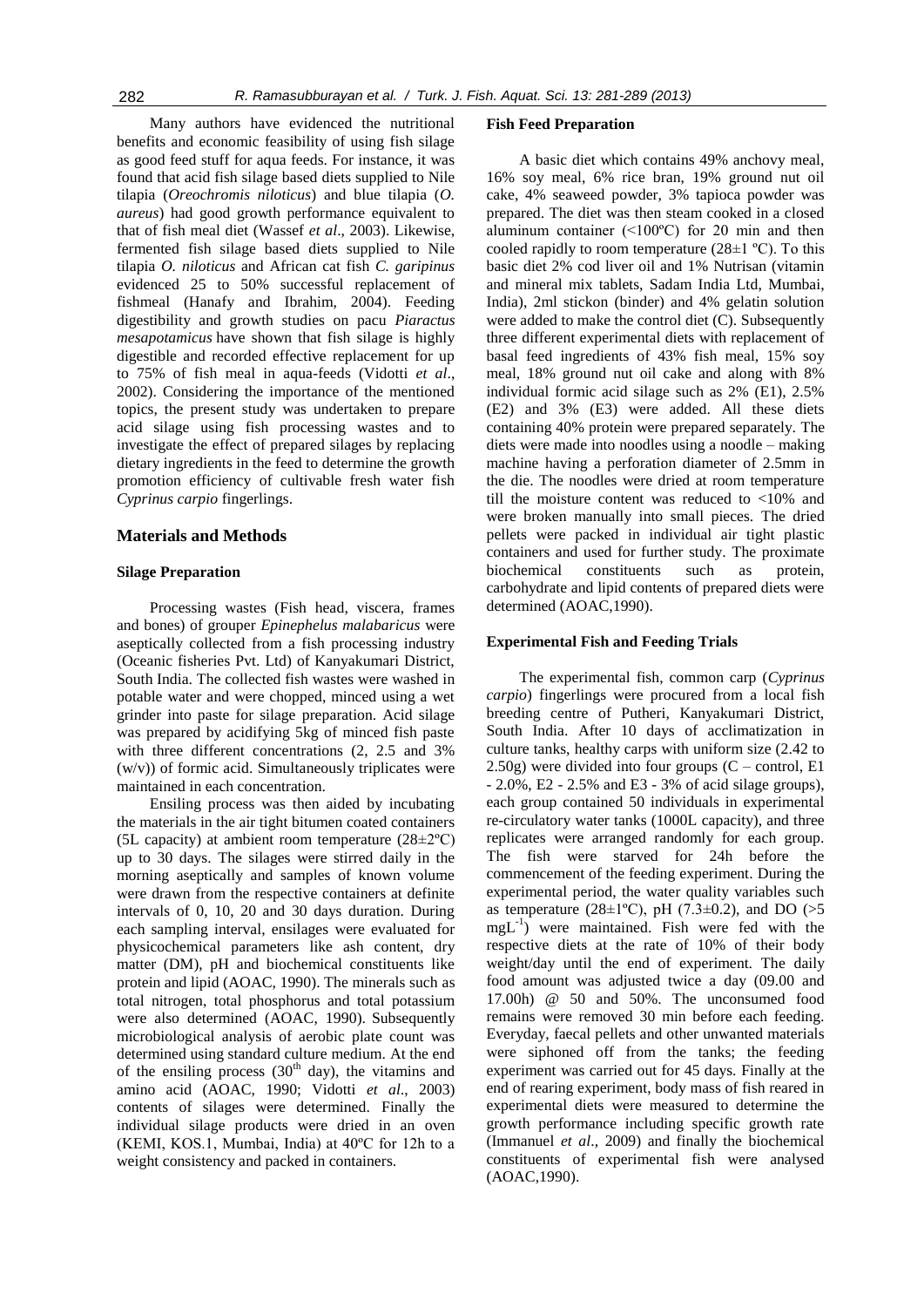#### **Statistical Analysis**

The data obtained in the present study were expressed as Mean±SD and were analyzed using One Way ANOVA test at 5% significant level. Further a multiple comparison test (SNK) was conducted to compare the significant differences amongst the parameters using computer software Statistica 6.0 (Statosoft, U.K).

# **Results and Discussion**

#### **Physicochemical Parameters of Ensilages**

Maintenance of acidity in fish silage has the added advantage of keeping the product more hygiene and safety by inhibiting the growth of pathogenic organisms. In the present study, the pH of the acid ensilages decreased significantly  $(P<0.05)$  from the initial pH of  $5.23\pm0.03$  to  $4.60\pm0.04$  with respect to progressive increase in concentration of 2 to 3% formic acid. At the end of the experimental duration  $(30<sup>th</sup>$  day), the pH level of silages was considerably reduced and recorded as  $3.98\pm0.40$ ,  $3.60\pm0.30$  and  $3.42\pm0.04$  at 2, 2.5 and 3% formic acid ensilages, respectively (Table 1). The value of pH obtained in the present study was in consonance with Hasan (2003), who observed the reduction of pH from 6.5 to 3.38 in 3% formic acid acidified fish mince of *Rastreliger brachysoma.* According to Yeoh (1979), the result on pH profile obtained in the present study is within the recommended range of successful fermentation.

In the present study, the dry matter composition of silages decreased gradually from the first phase of experiment. It was noticed that at the beginning of the experiment, the dry matter recorded in 2% formic acid ensilage was 19.15±0.30%, but it decreased to 9.33±0.30% at the end of the experiment. Maximum dry matter of 23.33±0.03% was observed in 2.5% acid ensilage during initial day, but it was 21.23±0.80% in 3% acid ensilage. When the ensilage process duration increased, a constant decrease in dry matter was noticed till the end of the experiment and attained 17.02 ±0.05 and 19.14±0.32% in 2.5 and 3% acid ensilages, respectively (Table 1). In agreement with the present findings, Hammoumi *et al*. (1998) stated that decrease in dry matter in the silage product relative to the initial raw material and also it may be due to hydrolysis of protein content by enzyme or microorganisms. In contrary, Hasan (2003) found only 6.7% reduction of dry matter content in 3% formic acid ensilage of mackerel *R. brachysoma* at the end of 30 days of ensilation process.

Result of ash content in the present experiment showed no significant (P>0.05) variation with respect to increase in experimental duration as well as increase in concentrations of acid. For instance, the initial ash content of the three groups of acid ensilage was between 14.23±0.07 and 14.60±0.02% (Table 1). In agreement with the present study, Martin and Benzerra (2004) also emphasized that formic acid ensilage made from minced tilapia *O. niloticus* has attributed 14.10% ash content after 30 days of experimental duration. A similar phenomenon of decreasing lower level of ash content was reported during formic acid ensilation of shrimp head silage

|                 | Ensilation     |                               | Acid Silage (%)               |                                |
|-----------------|----------------|-------------------------------|-------------------------------|--------------------------------|
| Parameters      | Days           | $\overline{2}$                | 2.5                           | 3                              |
|                 | $\theta$       | $5.23 \pm 0.03^a$             | $4.80 \pm 0.10^a$             | $4.60 \pm 0.04^a$              |
|                 | 10             | $4.84 \pm 0.50^b$             | $4.05 \pm 0.40^b$             | $3.75 \pm 0.30^b$              |
| pH              | 20             | $4.26 \pm 0.30^{\circ}$       | $3.85 \pm 0.04^c$             | $3.62 \pm 0.30^b$              |
|                 | 30             | $3.98 \pm 0.40^d$             | $3.60 \pm 0.30$ <sup>d</sup>  | $3.42 \pm 0.04^{\circ}$        |
|                 | $\overline{0}$ | $19.15 \pm 0.30^a$            | $23.33 \pm 0.03^a$            | $21.23 \pm 0.80^a$             |
|                 | 10             | $13.30 \pm 0.70^b$            | $19.29 \pm 0.04^b$            | $20.93 \pm 0.30^{\circ}$       |
| Dry matter (%)  | 20             | $10.73 \pm 0.20^{\circ}$      | $17.91 \pm 0.15$ <sup>c</sup> | $20.11 \pm 0.21^b$             |
|                 | 30             | $9.33 \pm 0.30^d$             | $17.02 \pm 0.05^{\text{d}}$   | $19.14 \pm 0.32$ <sup>bc</sup> |
|                 | $\Omega$       | $14.60 \pm 0.02^{\text{a}}$   | $14.52 \pm 0.04^{\circ}$      | $14.23 \pm 0.07^{\text{a}}$    |
|                 | 10             | $14.41 \pm 0.20^{\circ}$      | $14.32 \pm 0.02^a$            | $14.18 \pm 0.08^a$             |
| Ash $(\%)$ DM   | 20             | $14.32 \pm 0.05^{\text{a}}$   | $14.26 \pm 0.05^{\text{a}}$   | $14.11 \pm 0.05^{\text{a}}$    |
|                 | 30             | $14.24 \pm 0.06^a$            | $14.22 \pm 0.01^a$            | $14.04 \pm 0.04^{\circ}$       |
| Protein (%) DM  | $\overline{0}$ | $40.62 \pm 0.12^{\text{a}}$   | $40.45 \pm 0.06^a$            | $40.38 \pm 0.06^a$             |
|                 | 10             | $40.13 \pm 0.13^{\text{a}}$   | $39.82 \pm 0.06^a$            | $38.72 \pm 0.05^{\circ}$       |
|                 | 20             | $39.46 \pm 0.11^a$            | $37.78 \pm 0.07^b$            | $37.44 \pm 0.05^b$             |
|                 | 30             | $38.40 \pm 0.09^b$            | $36.66 \pm 0.06^b$            | $36.06 \pm 0.05^b$             |
|                 | $\overline{0}$ | $8.08 \pm 0.07^{\rm a}$       | $8.19 \pm 0.10^a$             | $8.27 \pm 0.12^a$              |
|                 | 10             | $9.06 \pm 0.03^b$             | $9.35 \pm 0.06^b$             | $9.78 \pm 0.08^b$              |
| Lipid $(\%)$ DM | 20             | $9.92 \pm 0.06^{\circ}$       | $10.08 \pm 0.02$ <sup>c</sup> | $11.04 \pm 0.07$ <sup>c</sup>  |
|                 | 30             | $10.66 \pm 0.04$ <sup>d</sup> | $11.19 \pm 0.01$ <sup>d</sup> | $12.24 \pm 0.05^{\text{d}}$    |

**Table 1.** Physico – chemical parameters of different concentrations of formic acid silages at various ensilaging days interval.

DM = Dry matter; Each value is a mean  $\pm$  SD of three replicate samples: values in the same column with different superscripts for each group are statistically significant (One–way ANOVA test p<0.05 and subsequent *post hoc* multiple comparisons with SNK test).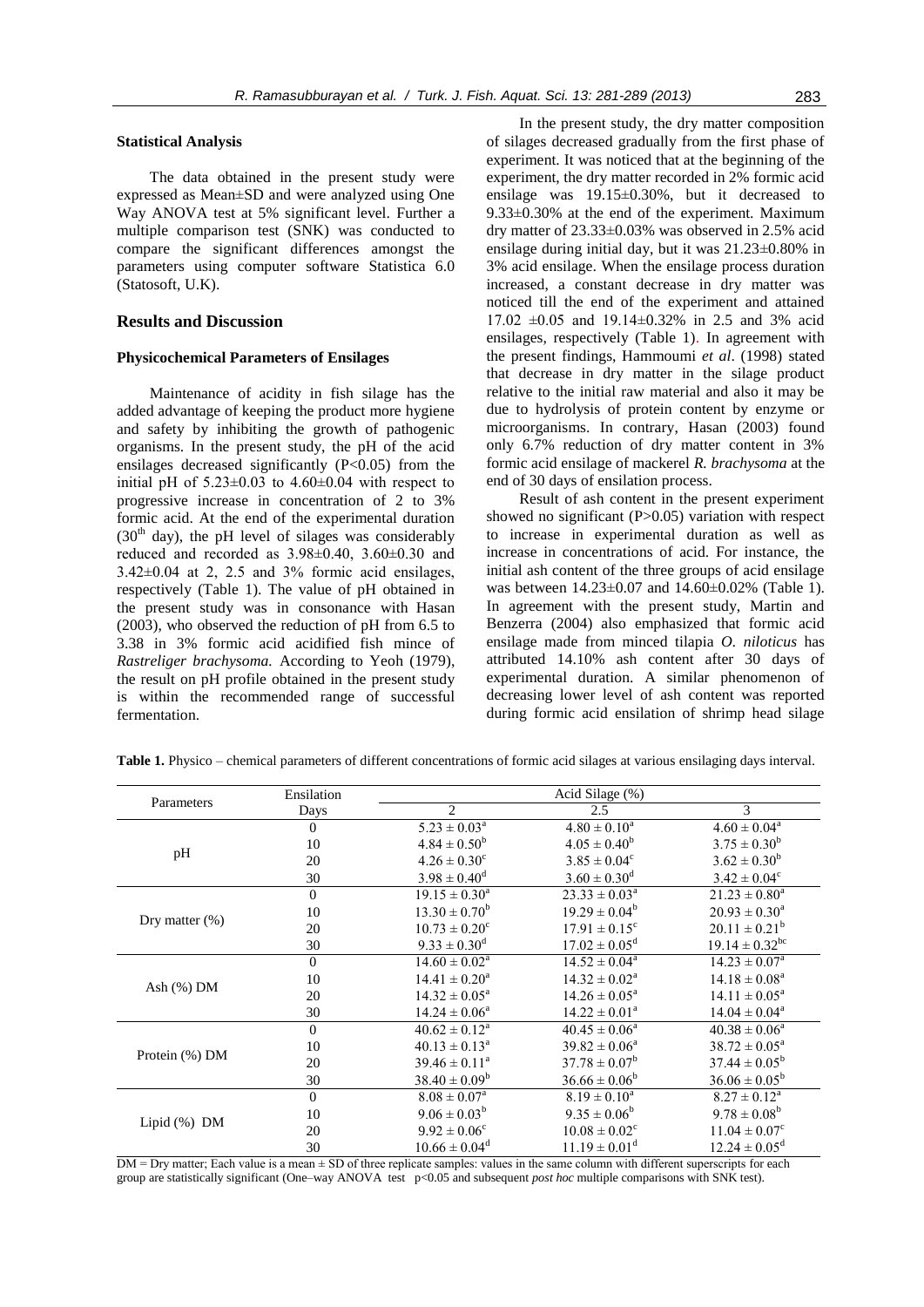meal (Fox *et al*., 1994). This little reduction of ash content in the present study may be due to deprivation of inorganic constituents within the waste materials used for silage preparation.

The proximate biochemical constituents such as protein and lipid contents of the ensilages were studied (Table 1). Result displayed a significant (*P*<0.05) decrease of crude protein content of silages with respect to increase in experimental duration as well as increase in concentration of acid level. For instance, during the initial day (0 day) of the experiment, the crude protein content recorded with 40.62±0.12, 40.45±0.06 and 40.38±0.06% in 2, 2.5 and 3% formic acid ensilages, respectively. But at the end of the experiment, a fall in protein level was noticed with considerable level of 38.40±0.09, 36.66±0.06 and 36.06±0.05% in 2, 2.5 and 3% formic acid ensilages, respectively. Reduction of protein content in the ensilage may be due to break down / hydrolysis of protein (FAO, 2007). Vidotti *et al.* (2002) observed a reduction in crude protein level in combined (2% each of formic acid and sulfuric acid) fermented silage of tilapia filleting residue when compared to non-fermented tilapia filleting residue. Similarly decrease of crude protein level in the combined (1:1 ratio of formic and sulfuric acids) ensilage of tilapia filleting residue was noticed after 180 days of storage (Geron *et al.,* 2007).

The lipid content in the present study revealed that at the beginning of the experiment, it was between 8.08±0.07 and 8.27±0.12% in all the tested concentrations of formic acid silages. But when the experimental days prolonged, the lipid content significantly (*P*<0.05) increased and at the end of the experiment, the increase in lipid content was in between  $10.66\pm0.04$  and  $12.24\pm0.05\%$ , respectively in the three silages. The finding of lipid profile in the present study was supported by the work of Hasan

(2003), who found a continuous increase (11.2 to 19.23%) of lipid content in 3% formic acid silage of *R. brachysoma* during the ensilation process upto 60 days. In the present study the continuous increase in lipid content from 2.58 to 3.97% in 2 -3% formic acid silage with respect to increase in storage period may be due to release of fats from the viscera of raw material used. In accordance to the present study, Dapkevicius *et al*. (1998) reported 3.6% increase in lipid content from 11.3 to 14.9% from initial to final stage (15 days) of storage of 3% formic acid ensilage of blue whiting.

# **Total Nitrogen, Mineral and Vitamin Contents of Ensilages**

Results of total nitrogen in the present study did not show much variation (P>0.05) with respect to experimental duration and increase in formic acid concentrations. For instance, the initial nitrogen content recorded was within the range between 6.45±0.04 and 6.49±0.30% in 2 to 3% formic acid ensilages, but it reached from 5.76±0.03 to  $6.13\pm0.01\%$  in the above respective silages during the end of the experiment (Table 2). Here the marginal decrease in nitrogen content at the end of ensilation was due to breakdown and reduction of protein content. In support of this Raa and Gildberg (1982) reported the reduction of nitrogen content due to breakdown of proteins in acid digested silages. Analysis of minerals such as phosphorus, potassium and sodium revealed a substantial increase with respect to increase in experimental duration, whereas it decreased significantly (*P*<0.05) with increase in level of formic acid concentrations. Followed by nitrogen, a same trend was observed in total phosphorus, potassium and sodium from initial day of ensiling process with  $0.90\pm0.04$  to  $1.03\pm0.03\%$ 

**Table 2.** Total Nitrogen and mineral contents of different concentrations of formic acid silages at various ensilaging days interval

|                                      | Ensilaging     | Acid Silage (%)               |                            |                               |  |
|--------------------------------------|----------------|-------------------------------|----------------------------|-------------------------------|--|
| Parameters                           | Days           | $\mathfrak{D}$                | 2.5                        | 3                             |  |
|                                      | $\overline{0}$ | $6.49 \pm 0.30$ <sup>a</sup>  | $6.48 \pm 0.05^{\text{a}}$ | $6.45 \pm 0.04$ <sup>a</sup>  |  |
| <b>Total Nitrogen</b>                | 10             | $6.42 \pm 0.05^{\text{a}}$    | $6.37 \pm 0.03^{\text{a}}$ | $6.19 \pm 0.04^a$             |  |
| $(\%)$ DM                            | 20             | $6.30 \pm 0.08^{\text{a}}$    | $6.04 \pm 0.06^a$          | $5.98 \pm 0.05^b$             |  |
|                                      | 30             | $6.13 \pm 0.01^a$             | $5.85 \pm 0.05^{\text{a}}$ | $5.76 \pm 0.03^b$             |  |
| <b>Total Phosphorus</b><br>$(\%)$ DM | $\theta$       | $1.03 \pm 0.03^{\text{a}}$    | $0.96 \pm 0.05^{\circ}$    | $0.90 \pm 0.04^b$             |  |
|                                      | 10             | $1.41 \pm 0.02^a$             | $1.05 \pm 0.02^b$          | $0.98 \pm 0.10^c$             |  |
|                                      | 20             | $1.73 \pm 0.03^{\text{a}}$    | $1.21 \pm 0.01^b$          | $1.09 \pm 0.03$ <sup>c</sup>  |  |
|                                      | 30             | $1.88 \pm 0.08^a$             | $1.39 \pm 0.04^b$          | $1.27 \pm 0.03$ <sup>c</sup>  |  |
| <b>Total Potassium</b><br>$(\%)$ DM  | $\theta$       | $0.30 \pm 0.05^{\text{a}}$    | $0.29 \pm 0.02^a$          | $0.26 \pm 0.04^b$             |  |
|                                      | 10             | $0.42 \pm 0.02^a$             | $0.34 \pm 0.04^b$          | $0.42 \pm 0.02^a$             |  |
|                                      | 20             | $0.68 \pm 0.05^{\text{a}}$    | $0.59 \pm 0.04^b$          | $0.60 \pm 0.05^{\rm b}$       |  |
|                                      | 30             | $0.71 \pm 0.04^{\text{a}}$    | $0.62 \pm 0.02^b$          | $0.61 \pm 0.03^b$             |  |
| Total Sodium (%)<br>DM               | $\Omega$       | $0.05 \pm 0.007$ <sup>a</sup> | $0.05 \pm 0.002^a$         | $0.05 \pm 0.003^b$            |  |
|                                      | 10             | $0.14 \pm 0.01^a$             | $0.13 \pm 0.02^b$          | $0.12 \pm 0.02$ <sup>c</sup>  |  |
|                                      | 20             | $0.17 \pm 0.03^{\text{a}}$    | $0.18 \pm 0.02^b$          | $0.17 \pm 0.03$ <sup>ac</sup> |  |
|                                      | 30             | $0.21 \pm 0.03^{\text{a}}$    | $0.19 \pm 0.01^b$          | $0.18 \pm 0.02$ <sup>c</sup>  |  |

DM= Dry matter; Each value is a mean $\pm$ SD of three replicate samples: values in the same row with different superscripts for each group are statistically significant (One way ANOVA test P<0.05 and subsequent *post hoc* multiple comparison with SNK test).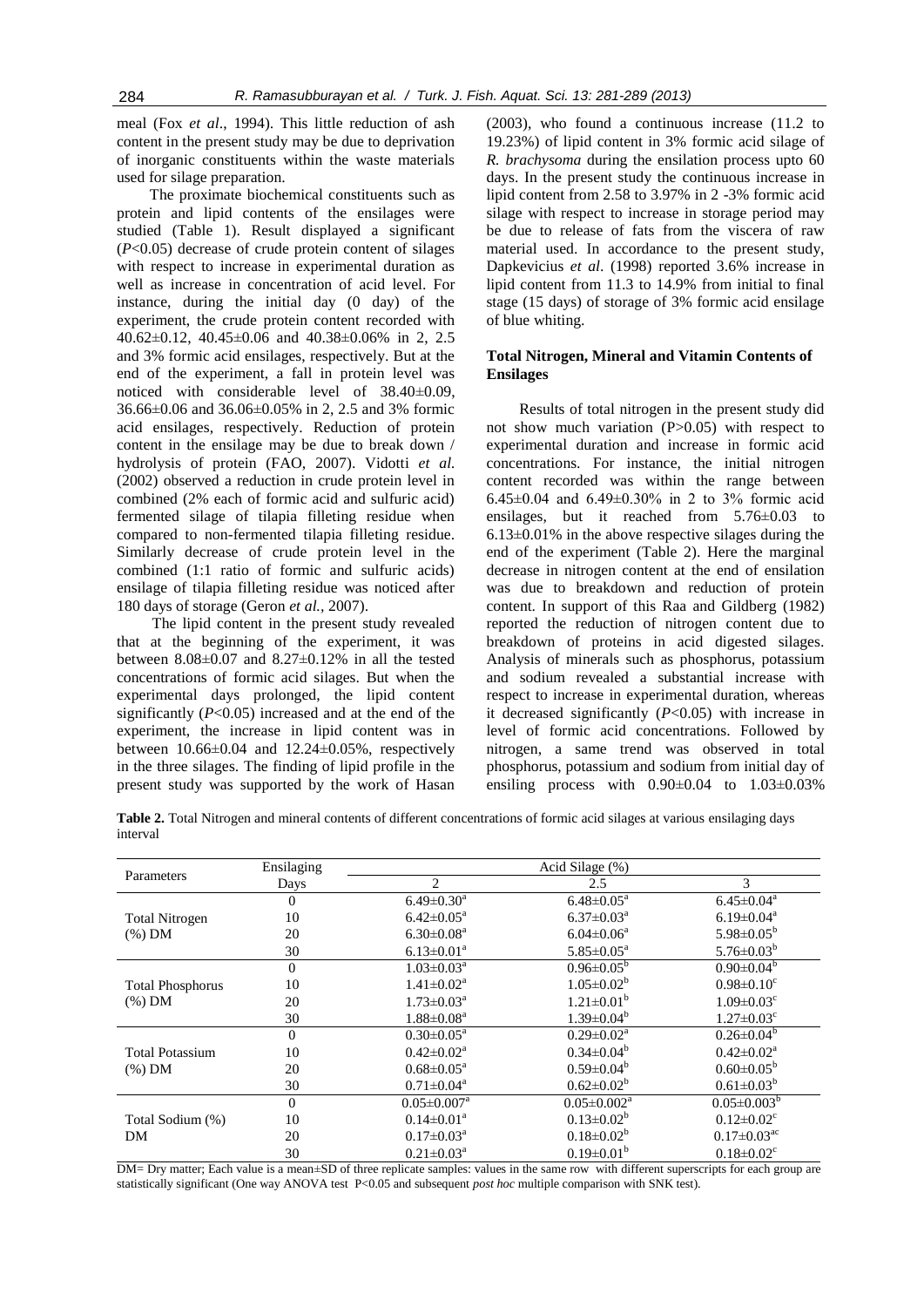phosphorus,  $0.26 \pm 0.04$  to  $0.30 \pm 0.05\%$  potassium and  $0.05\pm0.002$  to  $0.05\pm0.007\%$  sodium in the respective formic acid silages. But with progressive increase in time duration, all the above contents considerably increased and recorded with 1.27±0.03 to 1.88±0.08% phosphorus,  $0.61\pm0.03$  to  $0.71\pm0.04\%$  potassium and  $0.18\pm0.02$  to  $0.21\pm0.03\%$  sodium at the end of the experiment (Table 2). The result of potassium content observed in the present study was higher than the result of Delgado *et al.* (2008), who reported only 0.1320 mg/kg (0.13%) potassium content in 200 ppm of THBQ Spanish mackerel silage. However, the sodium and phosphorus contents observed in the present study were consistently similar to the results of Delgado *et al.* (2008) in which they found to be 1895 mg/kg (0.18%) sodium and 24470 mg/kg (2.44%) phosphorous. In the present study, in addition to the mineral contents, an attempt was also made to analyze the vitamin contents in all the acid silages. Vitamin analysis inferred a better progression of Thiamine, Riboflavin, Pyridoxine, Cyano-cobalamine and Niacinamide with 323.56, 87.62, 189.74, 87.83 and 786.45 mcg/100g in 2% acid ensilage. Whereas in 3% acid silage Folic acid, Vitamin C, Vitamin A and Vitamin D recorded maximum with 133.28, 189.04, 386.82 and 6.34 mcg/100g, respectively. But in 2.5% acid silage the Vitamin E content recorded maximum with 3.60 mcg/100g (Table 3). At the end of 30 days of ensilation process, results of vitamin content showed significant  $(P<0.05)$  variation with respect to increase in concentrations of acid.

#### **Amino Acid Composition of Silage**

The nutritive value of protein of any ingredient depends mainly on the protein's capacity to fulfill the needs of organism with respect to essential amino acids (Vidotti *et al*., 2003). In the present study the proximate amino acid profile of the silages at the end of the ensiling process evidenced a significant (*P* < 0.05) increase in level of amino acids in 2% acid ensilage than the other respective ensilages. Among the identified amino acids, glycine (3.56g/100g), threonine (3.23g/100g), arginine (2.45g/100g), serine

(2.34g/100g) and tyrosine (2.34g) recorded with higher level. Geron *et al.* (2007) showed a similar trend of higher level of amino acids such as arginine, glycine, tyrosine, threonine and serine in combined acid silage of tilapia filleting residue. Likewise, Vidotti *et al.* (2003) have identified higher concentration of glycine, arginine and lysine in 2% formic and sulfuric acid silage of tilapia residue. In the present study, considering the aminoacid profile of the ensilages, cystine and tryptophan levels were lower than the other identified aminoacids (Table 4). In accordance with these, Dapkevicius *et al.* (1998) also stated that acid hydrolysis method used for silage preparation lead to partial destruction of cystine. Similarly Arason (1994) indicated relatively a similar report that tryptophan is unstable in acid medium; therefore it becomes the first limiting aminoacid in fish acid silage. In the present study, followed to tryptophan, taurine, aspargine, methionine, valine, proline and histidine recorded lower level in all the acid silages. Dapkevicius *et al.* (1998) recorded lower levels of methionine, histidine and proline in 3% formic acid ensilage of Blue whiting (*M. poutassou* Risso). Thus the reduction of amino acid contents noticed in increasing concentrations of acid ensilages in the present study might have occurred due to some chemical reactions between  $\alpha$  amino and aldehyde groups present in the amino acid during ensilation process (Johnson *et al*., 1985).

#### **Microbiological Analysis of Ensilages**

The result on aerobic plate count of different silages is presented in Figure 1. In the first day of ensiling process, the aerobic plate count load observed was 19 to 26 x  $10^{-4}$  cfu ml<sup>-1</sup> in 2-3% formic acid ensilages, but with subsequent increase in ensiling process, a decrease in microbial population was observed in all the silages and at the end of the experimental period, the microbial load recorded was  $3$  to  $8 \times 10^{-4}$  cfu ml<sup>-1</sup> in 2-3% acid ensilages, respectively. This may be due to reduction of pH with respect to increase in acidity and increase in ensilaging duration. A similar result of reduction of

**Table 3.** Vitamin content (mcg/100g) of different concentrations of formic acid silage after 30 days of ensilation.

|                         | Acid silage $(\%)$          |                                |                                 |  |
|-------------------------|-----------------------------|--------------------------------|---------------------------------|--|
| Vitamins ( $mcg/100g$ ) | 2.0                         | 2.5                            | 3.0                             |  |
| $B1 - Thiamine$         | $323.56 \pm 4.56^{\circ}$   | $125.86 \pm 2.23^b$            | $112.35 \pm 2.46^c$             |  |
| $B2 - Riboflavin$       | $87.62 \pm 1.68^a$          | $76.53 \pm 1.38^b$             | $56.40 \pm 1.22$ <sup>c</sup>   |  |
| $B6 - Pyridoxine$       | $189.74 \pm 2.12^a$         | $178.63 \pm 2.74^b$            | $177.65 \pm 1.88^b$             |  |
| B12- Cyanocobalamine    | $87.83 \pm 1.48^a$          | $45.64 \pm 1.14^b$             | $32.30 \pm 0.84$ <sup>c</sup>   |  |
| Niacinamide             | 786.45 $\pm$ 4.84 $a$       | 567.85 $\pm$ 3.76 <sup>b</sup> | $332.47 \pm 2.66$ <sup>c</sup>  |  |
| Folic acid              | $87.85 \pm 1.40^a$          | $121.20 \pm 1.85^b$            | $133.28 \pm 1.34$ <sup>c</sup>  |  |
| Vitamin C               | 98.30 $\pm$ 0.82 $^{\rm a}$ | $125.53 \pm 1.20^b$            | $189.04 \pm 1.65$ <sup>c</sup>  |  |
| Vitamin A (Retinol)     | $364.10 \pm 2.90^a$         | $381.10 \pm 2.86^a$            | 386.82 $\pm$ 3.02 <sup>ab</sup> |  |
| Vitamin D               | $2.95 \pm 0.02^a$           | $3.20\pm0.01^b$                | $6.34 \pm 0.04$ <sup>c</sup>    |  |
| Vitamin E               | $2.30 \pm 0.03^{\circ}$     | $3.60 \pm 0.04^b$              | $3.53 \pm 0.01^b$               |  |
| Vitamin K               | <b>BDL</b>                  | <b>BDL</b>                     | <b>BDL</b>                      |  |

BDL - Below Detectable Level. Each value is a mean±SD of three replicate samples: values in the same row with different superscripts for each group are statistically significant (One way ANOVA test P<0.05 and subsequent *post hoc* multiple comparison with SNK test).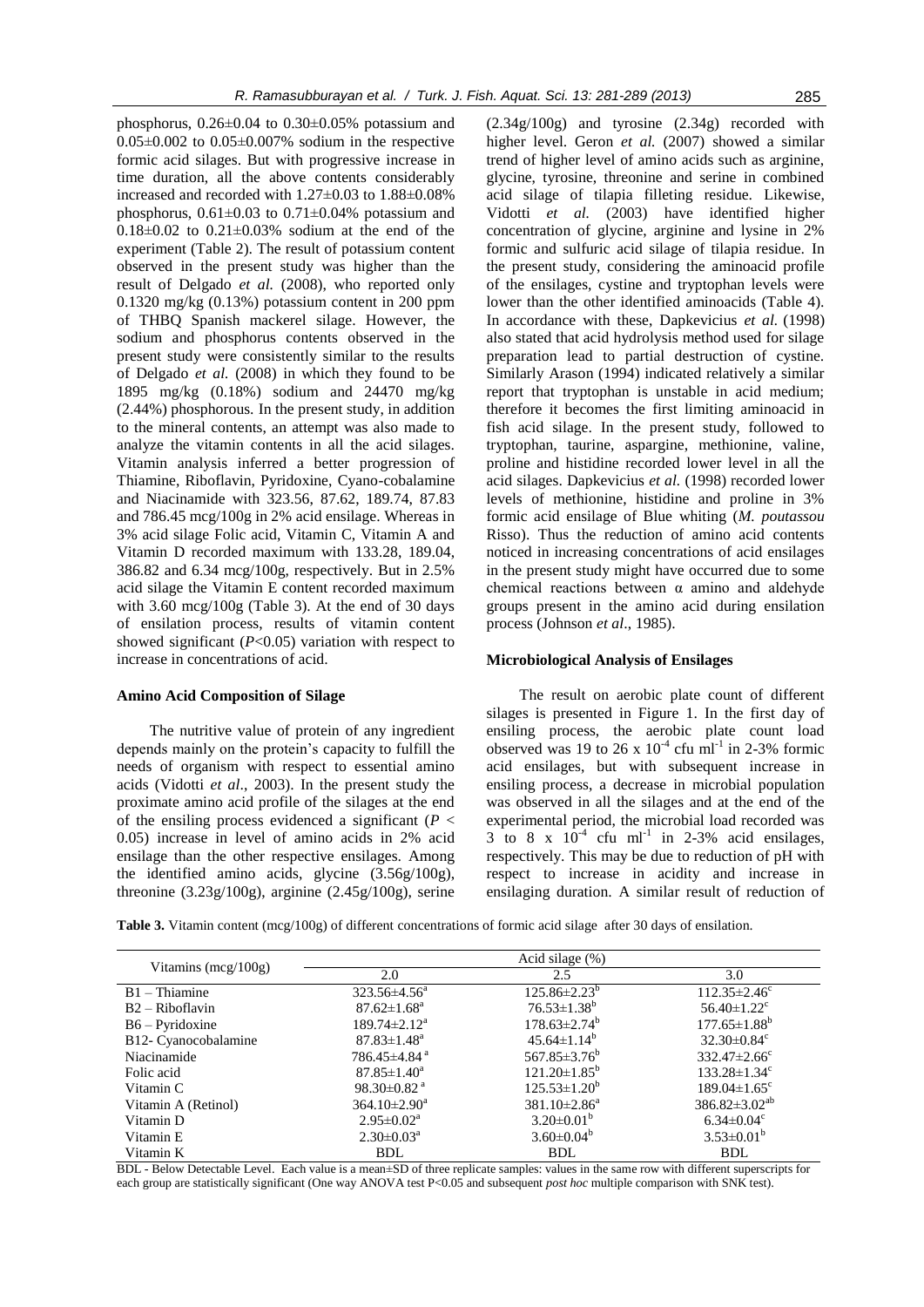|                        | Acid silages (%)             |                      |                                  |  |
|------------------------|------------------------------|----------------------|----------------------------------|--|
| Amino acids $(g/100g)$ | 2.0<br>2.5                   |                      | 3.0                              |  |
| Aspartic acid          | $1.32 \pm 0.01^a$            | $1.123 \pm 0.02^b$   | $1.120 \pm 0.01$ <sup>b</sup>    |  |
| Glutamic acid          | $1.67 \pm 0.01^a$            | $1.498 \pm 0.01^b$   | $1.323 \pm 0.02$ <sup>c</sup>    |  |
| Asparagine             | $0.565 \pm 0.002^a$          | $0.756 \pm 0.004^b$  | $0.7897 \pm 0.003^b$             |  |
| Serine                 | $2.34 \pm 0.02^a$            | $0.112 \pm 0.003^b$  | $0.321 \pm 0.001$ <sup>c</sup>   |  |
| Glutamine              | $1.57 \pm 0.06^{\text{a}}$   | $0.434 \pm 0.005^b$  | $0.321 \pm 0.004$ <sup>c</sup>   |  |
| Glycine                | $3.56 \pm 0.01^{\text{a}}$   | $0.323 \pm 0.003^b$  | $0.1121 \pm 0.008$ <sup>c</sup>  |  |
| Threonine              | $3.23 \pm 0.06^a$            | $0.112 \pm 0.005^b$  | $0.2012 \pm 0.002$ <sup>c</sup>  |  |
| Alanine                | $1.676 \pm 0.02^{\text{a}}$  | $0.304 \pm 0.004^b$  | $0.0543 \pm 0.0002$ <sup>c</sup> |  |
| Arginine               | $2.456 \pm 0.02^a$           | $0.432 \pm 0.006^b$  | $0.1123 \pm 0.004$ <sup>c</sup>  |  |
| Cystine                | $0.280 \pm 0.004^a$          | $0.232 \pm 0.002^b$  | $0.1034 \pm 0.001$ <sup>c</sup>  |  |
| Tyrosine               | $2.345 \pm 0.003^a$          | $0.443 \pm 0.001^b$  | $0.1146 \pm 0.003$ <sup>c</sup>  |  |
| Histidine              | $0.787 \pm 0.002^a$          | $0.332 \pm 0.004^b$  | $0.2106 \pm 0.002$ <sup>c</sup>  |  |
| Valine                 | $0.786 \pm 0.004^a$          | $0.121 \pm 0.004^b$  | $0.1021 \pm 0.003$ <sup>c</sup>  |  |
| Methionine             | $0.765 \pm 0.001^a$          | $0.312 \pm 0.002^b$  | $0.11221 \pm 0.001$ <sup>c</sup> |  |
| Isoleucine             | $1.786 \pm 0.02^a$           | $0.331 \pm 0.003^b$  | $0.1043 \pm 0.005$ <sup>c</sup>  |  |
| Phenylalanine          | $1.45 \pm 0.02$ <sup>a</sup> | $0.1014 \pm 0.003^b$ | $0.1212 \pm 0.006$ <sup>c</sup>  |  |
| Leucine                | $0.896 \pm 0.006^a$          | $0.1042 \pm 0.002^b$ | $0.1043 \pm 0.002^b$             |  |
| Lysine                 | $2.12 \pm 0.03^a$            | $0.43 \pm 0.008^b$   | $0.1212 \pm 0.004$ <sup>c</sup>  |  |
| Proline                | $0.786 \pm 0.002^{\text{a}}$ | $0.113 \pm 0.006^b$  | $0.1045 \pm 0.004$ <sup>c</sup>  |  |
| Tryptophan             | $0.456 \pm 0.005^{\text{a}}$ | $0.1212 \pm 0.004^b$ | $0.1033 \pm 0.006$ <sup>c</sup>  |  |
| Taurine                | $0.475 \pm 0.002^a$          | $0.221 \pm 0.006^b$  | $0.1121 \pm 0.008$ <sup>c</sup>  |  |

**Table 4**. Aminoacid content (g/100g) of different concentrations of formic acid silages after 30 days of ensilation

Each value is a mean±SD of three replicate samples; values in the same row with different superscripts for each group are statistically significant (One way ANOVA test P < 0.05 and subsequent *post hoc* multiple comparison with SNK test).



**Figure 1.** Aerobic plate count of different concentrations of formic acid silages at various fermentation days interval.

aerobic mesophiles and coliforms in the Spanish mackerel silage was observed due to low pH maintenance during the process (Delgado *et al*., 2008).

# **Proximate Biochemical Composition of Experimental Diets**

Proximate biochemical composition of experimental diets supplemented with different concentrations of formic acid silages is given in Table 5. Crude protein level of the control and experimental diets was around 40%. Nwanna *et al.* (2004) observed a similar range of protein in diet made with combined acids (2 % each of formic and ethanoic acids) ensiled shrimp head meal. In the present study, the lipid content of the experimental diets was significantly (P<0.05) varied between 5.02±0.02 and 5.25±0.04%, whereas in the control diet, it was  $4.15\pm0.05\%$ . Wassef (2005) also reported a similar composition of lipid content in diet prepared with lactic acid silage of gilthead sea bream fry. The carbohydrate (10.86±0.20 to 10.94±0.05%) and ash content (13.90±0.50 to  $14.61\pm0.02\%$ ) in both the control and experimental diets did not vary significantly. Inconsistent to the present results, Nwanna *et al.* (2004) pointed out a higher ash content of about 15 to 16.75% in the series of diets prepared with chemically preserved shrimp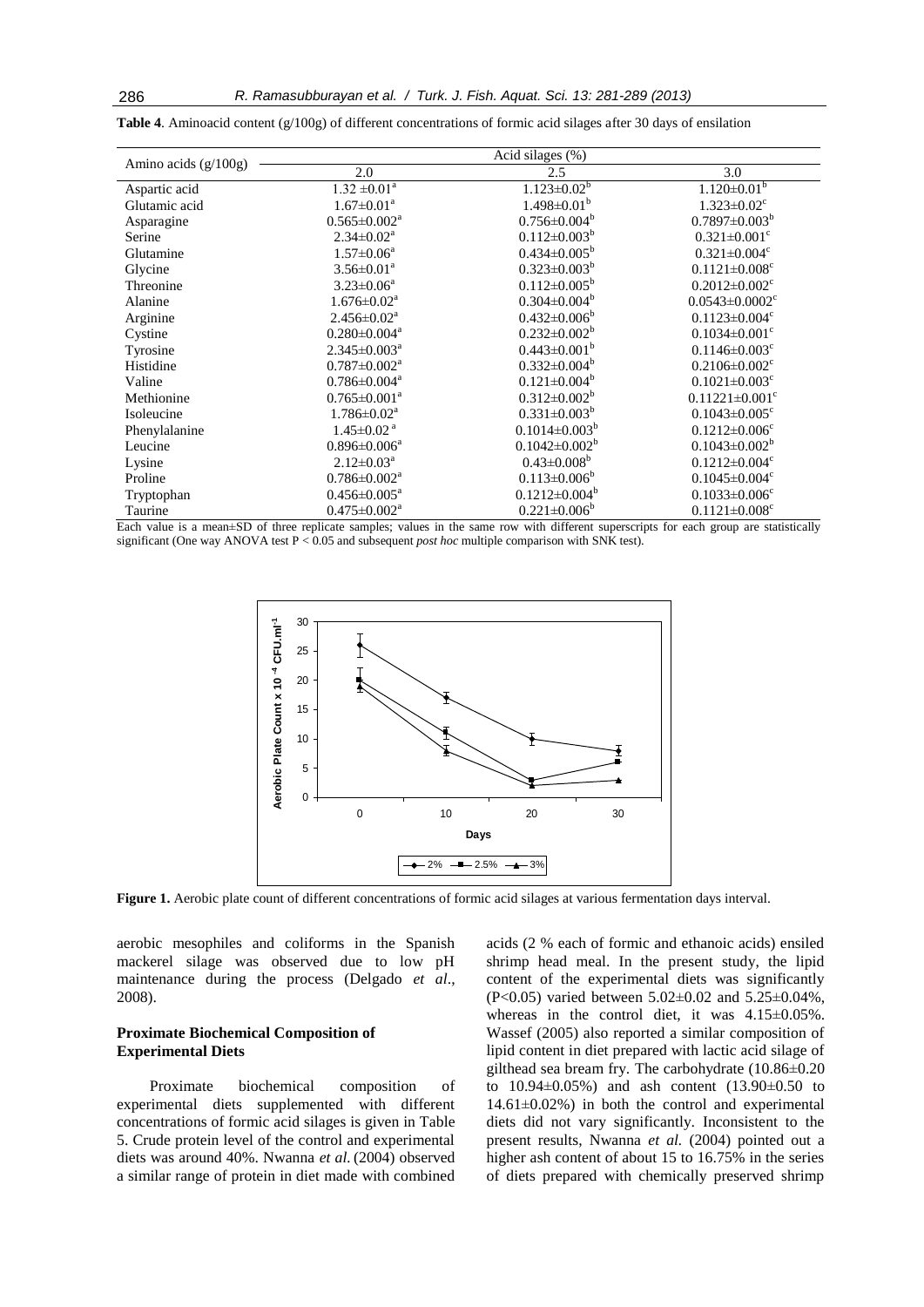head meal.

# **Growth Performance of Fish** *C. carpio* **Fingerlings**

Growth responses of *C. carpio* fingerlings fed on experimental diets showed significantly  $(P<0.05)$ higher weight gain than the control (Table 6). This result was in accordance with Srinivasan *et al.* (1985), who observed a double weight gain in fish *C. carpio* fry that fed upon silage based experimental diets as compared to control. In the present study fish fed on 2% acid silage supplemented experimental diet had the highest weight gain (2.38±0.018 g) and SGR (1.49±0.036%). For instance, the growth performance of 2.5 and 3% acid silages incorporated diets fed *C. carpio* displayed 2.01 and 1.87g weight gain and 1.31 and 1.26% SGR, respectively. At the same time, the control diet fed carp had the weight gain of 1.49g and the SGR of 1.06%. The better growth performance of the silage based diets may be due to the presence of comparatively higher amount of free amino acids and active hydrolytic enzymes than the control diet with fish meal (Gallagher, 1993). Thus in the present study, the better weight gain and SGR obtained with 2% formic acid diet may also attributed to its higher content of aminoacids and appropriate vitamin profile.

Comparatively less growth performance of tilapia fed on 2.5 and 3% silage incorporated diets shown high level of acidity in diets, high proportion of free aminoacids and hydrolyzed proteins (Stone *et al*., 1989). On the other hand loss of essential aminoacids might also contribute poor protein utilization and digestibility and eventually results in poor growth. This observation supports the work of Fagbenro and Jauncey (1998), who reported that low amount of available aminoacid, would cause a lower protein utilization and digestibility resulting in less fish growth.

# **Biochemical Composition of** *C. carpio* **after Feeding Experiment**

Biochemical analysis at the end of the experiment is frequently used to determine the influence of feed on fish carcass biochemical composition. Results obtained from the present study showed, that the fish fed on experimental diets had significantly (P<0.05) higher protein, and lipid contents than the control diet fed fish. Maximum carcass protein (48.25%) and lipid (3.62%) contents were recorded in 2% acid silage diet fed fish. At the same time, the carbohydrate (3.93%) and ash (11.86%) contents were relatively less than control diet fed fishes. The control diet fed fish showed comparatively lower level of protein (40.44±0.01%) and lipid (2.72±0.02%) contents, but carbohydrate and ash contents were high (4.23 and 12.25%) (Figure 2). Carcass biochemical composition of *C. carpio* obtained in the present study supported the results of Nwanna *et al.* (2004), who inferred that African cat fish *C. gariepinus* fingerlings that fed on chemically preserved shrimp head waste silage diets had significant increase in weight gain, specific growth rate and mineral deposition. Based on the results obtained in the present study, it could be attributed that inclusion of 2% formic acid diet had better growth performance and nutrient utilization.

#### **Conclusion**

The present findings clearly pointed out the successful replacement of basal diet with 2% formic acid silage product significantly augmented weight gain and SGR of the experimental fish *C. carpio* 

**Table 5.** Proximate biochemical composition of control and experimental diets fed to common carp fingerlings

| <b>Biochemical</b> | Control diet             |                          | Experimental diets            |                          |
|--------------------|--------------------------|--------------------------|-------------------------------|--------------------------|
| Components         | C                        | 2% (E1)                  | $2.5\%$ (E2)                  | 3% (E3)                  |
| Protein $(\%)$     | $40.04 \pm 0.02^{\circ}$ | $40.13 \pm 0.05^{\circ}$ | $39.98 \pm 0.01^a$            | $40.08 \pm 0.07^{\circ}$ |
| Lipid $(\%)$       | $4.15 \pm 0.05^{\circ}$  | $5.02 \pm 0.02^b$        | 5.14 $\pm$ 0.02 <sup>bc</sup> | $5.25 \pm 0.04^{bcd}$    |
| Carbohydrate (%)   | $10.91 \pm 0.01^a$       | $10.94 \pm 0.05^{\circ}$ | $10.90 \pm 0.04^{\circ}$      | $10.86 \pm 0.20^a$       |
| Ash $(\%)$         | $13.90 \pm 0.50^{\circ}$ | $14.53 \pm 0.03^{\circ}$ | $14.58 \pm 0.50^{\circ}$      | $14.61 \pm 0.02^{\circ}$ |

Each value is a mean  $\pm$  SD of three replicate samples: values in the same row with different superscripts are statistically significant (One way ANOVA test P<0.05 and subsequent *post hoc* multiple comparison with SNK test).

**Table 6**. Growth performance of *C. carpio* fingerlings fed on control and experimental diets

| Growth               | Experimental diets            |                    |                          |                                |
|----------------------|-------------------------------|--------------------|--------------------------|--------------------------------|
| Parameters           | Control diet $(C)$            | 2%                 | 2.5%                     | 3%                             |
| Initial weight $(g)$ | $2.42 \pm 0.038$              | $2.47 \pm 0.046$   | $2.50 \pm 0.024$         | $2.45 \pm 0.018$               |
| Initial length (cm)  | $5.49 \pm 0.046$              | $5.51 \pm 0.062$   | $5.54 \pm 0.060$         | $5.48 \pm 0.042$               |
| Final weight $(g)$   | $3.91 \pm 0.052^{\circ}$      | $4.85 \pm 0.026^b$ | $4.51 \pm 0.034^c$       | $4.32 \pm 0.072$ <sup>cd</sup> |
| Weight gain $(g)$    | $1.49 \pm 0.024^{\circ}$      | $2.38 \pm 0.018^b$ | $2.01 \pm 0.026^{\circ}$ | $1.87 \pm 0.014^{\text{d}}$    |
| Final length (cm)    | $5.77 \pm 0.034$ <sup>a</sup> | $6.28 \pm 0.026^b$ | $5.95 \pm 0.068^{\circ}$ | $5.85 \pm 0.056$ <sup>cd</sup> |
| $SGR$ $(\%)$         | $1.06 \pm 0.012^a$            | $1.49 \pm 0.036^b$ | $1.31 \pm 0.044^c$       | $1.26 \pm 0.028$ <sup>c</sup>  |

Each value is a mean  $\pm$  SD of three replicate samples: values in the same row with different superscripts are statistically significant (One way ANOVA test P <0.05 and subsequent *post hoc* multiple comparison with SNK test). Values in parenthesis indicate the weight gain (g) of fish fed on respective diets.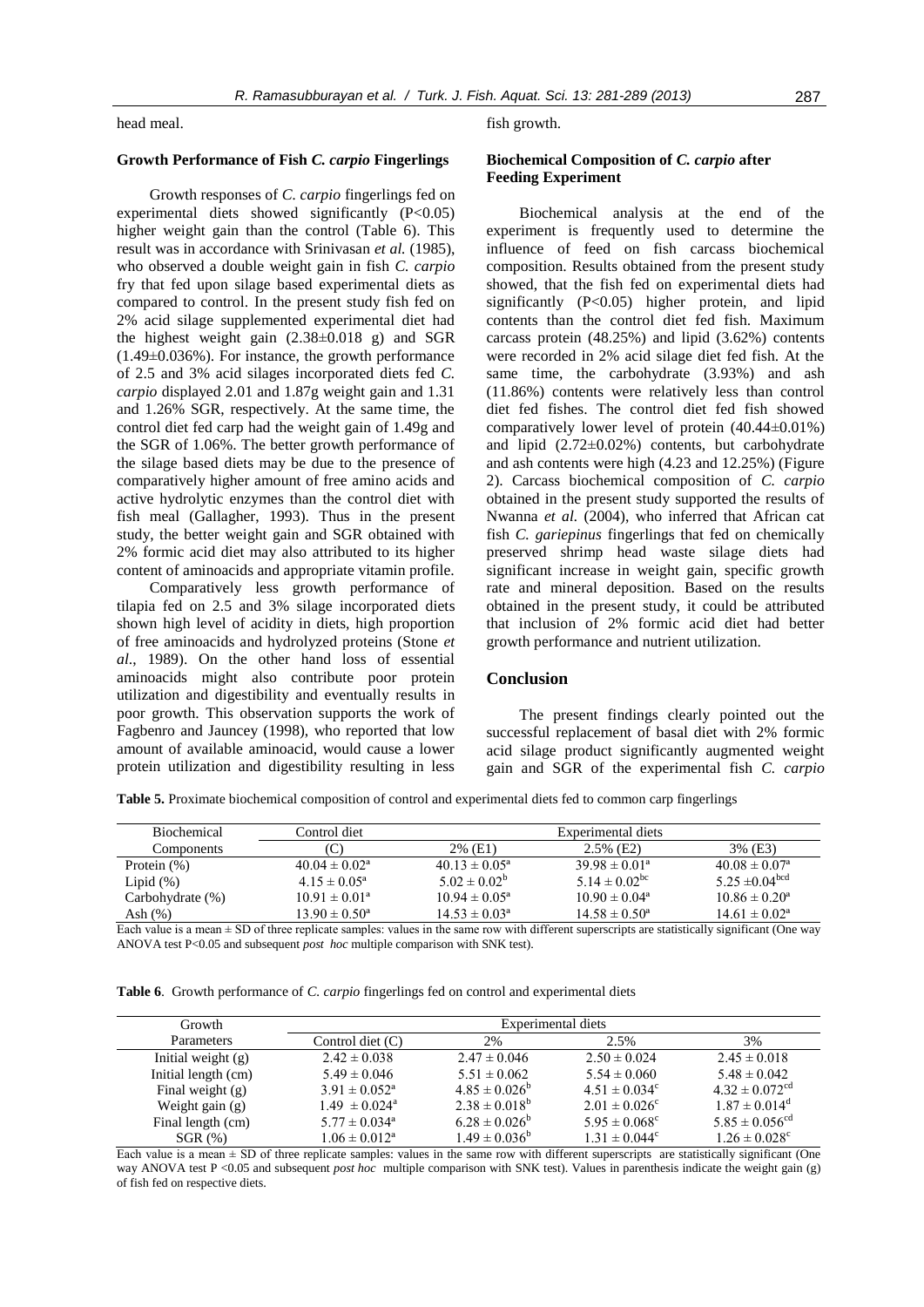

**Figure 2.** Biochemical composition of fish *C. carpio* fingerlings fed on control and experimental diets. Each value is the mean  $\pm$  SD of three replicates samples; In each biochemical constituents bars with different alphabets are statistically different from each other (One way ANOVA test p <0.05 and subsequent *post hoc* multiple comparison with SNK test).

fingerlings*.* Moreover it concludes that acid fish silage prepared from the processing wastes could effectively be utilized as fish feed stuff and indicates its potential means of minimizing fishmeal and reducing possible environmental pollution.

# **References**

- AOAC, 1990. Association of Official Agriculture Chemists. Official Methods of Analysis, 15th Ed. Published by AOAC Benjamin Franklin Station, Washington, DC.
- Arason, S. 1994. Production of fish silage. In: A.M.Martin (Ed.), Fishery Processing, Biotechnological Applications. Chapman and Hall, London, 245–271.
- Dapkevicius, M.L.E., Batista, I., Robert Nout, M.J., Rombouts, M.F. and Houben, H.J. 1998. Lipid and Protein changes during the ensilage of blue whiting (*Micromesistius poutassou* Risso) by acid and biological methods. Food Chemistry, 63: 97–102. doi:10.1016/S0308-8146(97)00156-8.
- Delgado, H.S., Avila, E. and Sotelo, A. 2008. Preparation of silage from Spanish Mackerel (*Scomberomorus maculatus*) and its evaluation in broiler diets. Animal Feed Science and Technology, 141: 129–140. doi:10.1016/j.anifeedsci.2007.05.023.
- Fagbenro, O.A. and Jauncey, K. 1998. Physical and nutritional properties of moist fermented fish silage pellets as a protein supplement for tilapia (*Oreochromis niloticus*). Animal Feed Science and Technology, 71: 11–18. doi:10.1016/S0377- 8401(97)00123-5.
- FAO, 1994. Animal Feed Resources Information System. http://www.fao.org. (accessed March 20, 2007).
- Fox, C.J., Blow, P., Brown, J.H. and Watson, I. 1994. The effect of various processing methods on the physical and biochemical properties of shrimp head meals and their utilization by juvenile *Peneaus monodon* (Fab). Aquaculture, 122: 209–226. doi:10.1016/0044- 8486(94)90511-8.
- Gallagher, M.L. 1993. Preliminary evaluation of fish silage as a weaning diet for hybrid striped bass. Bulletin of Aquaculture Association of Canada, 93: 55 – 58.
- Geron, L.J.V., Zeoula, L.M., Vidotti, R.M., Matsushita, M., Kazama, R., Neto, S.F.C. and Fereli, F. 2007. Chemical characterization, dry matter and crude protein ruminal degradability and *in vitro* intestinal digestion of acid and fermented silage from tilapia filleting residue. Animal Feed Science and Technology, 136: 226–239. doi:10- 1016/j.anifeedsci.2006.09.006.
- Hammoumi, A., Fiad, M., El Yachioui, M. and Amarouch, H. 1998. Characterization of fermented fish waste used in feeding trials with broilers. Process Biochemistry, 33: 423–427. doi:10.1016/S0032- 9592(97)00092-7.
- Hanafy, M.A. and Ibrahim, S.M. 2004. Storage stability of yogurt fermented fish silage. Journal of Egyptian Academic Social and Environmental Development, 5: 23–41.
- Hasan, B. 2003. Fermentation of fish silage using *Lactobacillus pentosus*. Journal Nature Indonesia, 6: 11–15.
- Immanuel, G., Uma, R.P., Iyapparaj, P., Citarasu, T., Punitha Peter, S.M., Michael Babu, M. and Palavesam, A. 2009. Dietary medicinal plants improve growth, immune activity and survival of tilapia *(Oreochromis mossambicus).* Journal of Fish Biology, 74: 1462–1475. doi:10.1111/j.1095- 8649.2009.02212.x.
- Johnson, R.J., Brown, N., Eason, P. and Sumner, J. 1985. The nutritional quality of two types of fish silage for broiler chickens. Journal of the Science of Food and Agriculture, 36: 912. doi:10.1002/jsfa.2740361105.
- Martin, A. and Benzerra, A. 2004. Recovery of fish biomass by a Low – energy ensiling operation. World Renewable energy congress VIII (WERC, 2004). Published by Elsevier Ltd. AAM Sayigh,  $1 - 5$ .
- Nwanna, L.C., Balogun, A.M., Ajenifuja, Y.F. and Enujiugha, V.N. 2004. Replacement of fish meal with